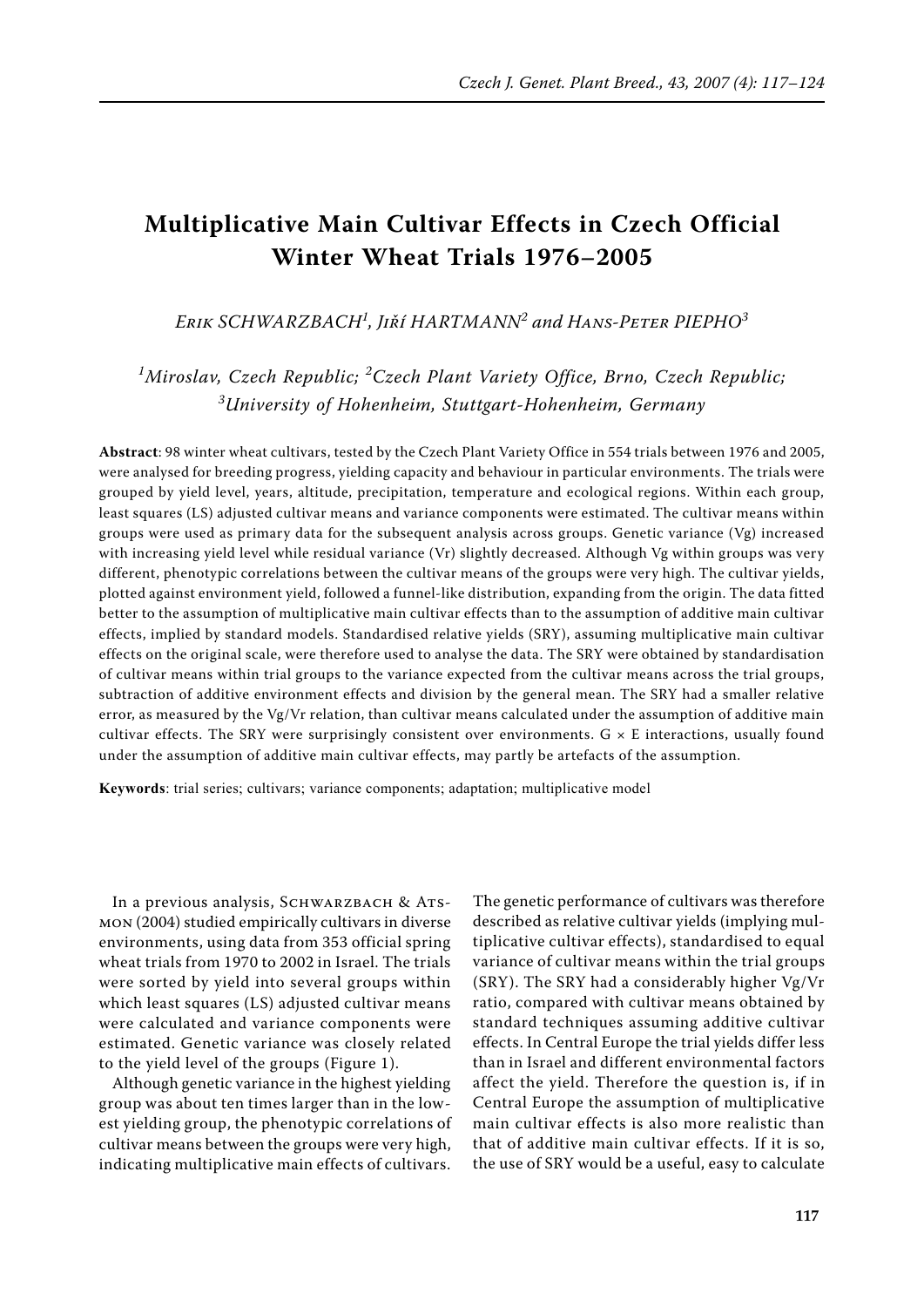

Figure 1. Genetic and residual variance of 353 wheat trials in Israel grouped by yield - after SCHWARZBACH and ATSMON (2004)

alternative for the evaluation of trial series, without the need of expensive software and experts to handle it. We therefore tried to evaluate winter wheat yield data from the Czech official trials, accumulated over 35 years, by means of SRY and the underlying multiplicative yield model.

### **Material and methods**

We analysed data from Czech official winter wheat trials from 1976 to 2005. The series comprised 599 trials. Within years the cultivars were mostly tested orthogonally, on average at 17 locations. To assess the quality of trials, correlations of cultivar means within single trials and LS-adjusted



Figure 2. Correlation between cultivar yields in single trials and yearly averages in Czech official trials

cultivar means (LS-means) across environments within each year were calculated. Most trials were well correlated with the yearly means, with *r* > 0.65. To reduce noise, trials with *r* < 0.26 were disregarded and the remaining 554 trials were analysed. The distribution of correlation coefficients is given in Figure 2.

Since the tested cultivars changed during the years, the data over years were non-orthogonal. LS-adjusted cultivar means were calculated from non-orthogonal data, as suggested by PATTERSON (1997), using the linear model  $y_{ij} = a_i + b_j + r_{ij}$ . In this paper we assume that yields are arranged in a two-way table with columns = environments and rows = cultivars. To eliminate environment effects, the actual data were first standardised to the variance expected from the cultivar means across environments. In orthogonal situations, this was done by division of the column data by their standard deviation and multiplication by the standard deviation of the overall cultivar means. In non-orthogonal situations, the column data were divided by their standard deviation and multiplied by the standard deviation that would be expected if the actually present column data were replaced by the corresponding LS-adjusted row means. With the standardised data an LS analysis was performed and the column effects were subtracted from the data. The data, now largely free of multiplicative and additive environment effects, were then expressed relative to the general mean, to be presented in a format practical breeders are used to. The effects of converting raw yields into SRY are demonstrated on data from SCHWARZBACH and ATSMON (2004) in Figure 3.

To compare the accuracy of SRY, we used the ratio of genetic to residual variance (Vg/Vr) as a measure, regarding the SRY as primary data for the estimation of variances. This does not contradict the assumption of multiplicative cultivar effects since RY behave additively, as seen in Figure 3b. Since the data were often non-orthogonal, we defined Vg as the variance of all genetic effects actually present in the data. To estimate Vg we calculated the variance of a data matrix in which all actually present primary data were replaced by the corresponding LS-adjusted cultivar means, and subtracted from it the properly weighted error of the LS-adjusted cultivar means. This procedure yielded in Monte Carlo simulations estimates very close to expectations. The Vg estimates deviate in unbalanced situations slightly from those obtained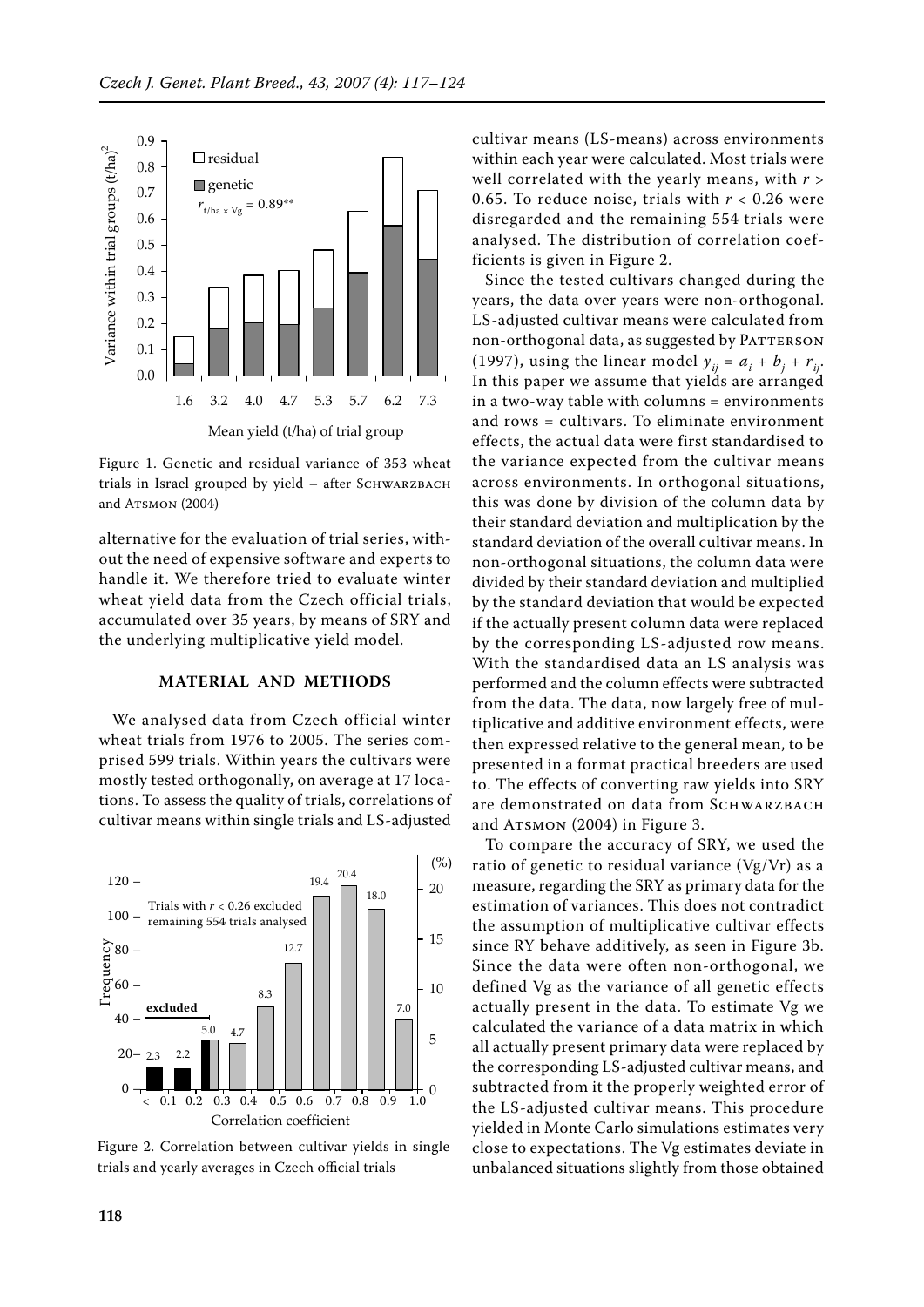

Figure 3. Yield of 8 cultivars at different yield level in Israel (after SСН WАRZBАСН & ATSMON 2004)

with standard statistical packages due to a different Vg definition. The SAS statistical package was used for the analysis of variance (ANOVA) and to fit the multiplicative model.

#### **Results and discussion**

When yield data from the regional trials in Israel and from the Czech official trials were plotted against environment means, in both series the distribution was hardly a two-dimensional normal one, but looked rather funnel-like, expanding from the origin of the diagram (Figures 4 and 5).

A similar distribution can be observed in the data of FINLAY and WILKINSON (1963). The funnel-shaped distribution, seen also in Figure 3a,

should be expected with multiplicative cultivar effects and if Vg is correlated with the trial yield. The regression lines in both series went through the origin, as it should be, since negative yield is biologically impossible and at zero trial yield all cultivars must also have zero yield. The trials were sorted by yield into 6 groups of approximately 92 trials. Within groups LS-adjusted cultivar means were calculated and genetic and residual variances were estimated.

The estimated variance components are summarised in Figure 6.

Vg was significantly correlated with yield, while Vr slightly decreased. The relation Vg/Vr increased approx. fourfold from the lowest to the highest yield group. The differentiation of cultivars was



Figure 4. Cultivar yield and mean trial yield in 353 wheat trials in Israel



Figure 5. Cultivar yield and mean trial yield in 554 Czech official winter wheat trials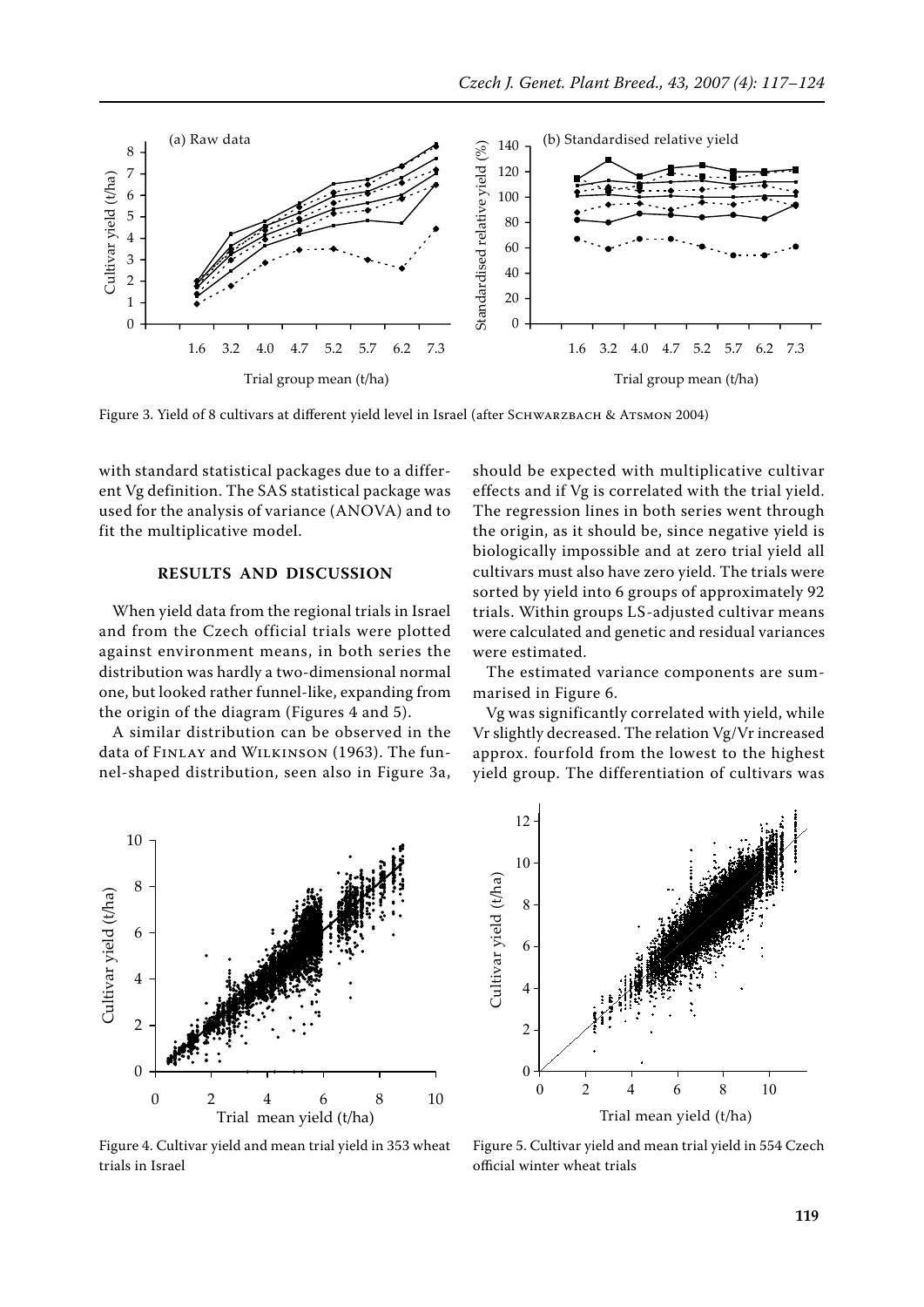| Yield          | G 1 | G <sub>2</sub> | G <sub>3</sub> | G <sub>4</sub> | G <sub>5</sub> | G 6  |
|----------------|-----|----------------|----------------|----------------|----------------|------|
| (t/ha)         | 52  | 6.4            | 7.1            | 7.7            | 8.3            | 9.3  |
| G <sub>1</sub> |     | 0.84           | 0.87           | 0.88           | 0.86           | 0.87 |
| G <sub>2</sub> |     |                | 0.90           | 0.89           | 0.87           | 0.87 |
| G <sub>3</sub> |     |                |                | 0.93           | 0.96           | 0.96 |
| G <sub>4</sub> |     |                |                |                | 0.93           | 0.96 |
| G <sub>5</sub> |     |                |                |                |                | 0.98 |

Table 1. Phenotypic correlations between LS-adjusted cultivar means within the six yield groups

All correlation coefficients are significant at  $P = 0.01$ No significant differences between correlation coefficients

therefore much better at a high yield level than at a low yield level. Since phenotypic correlations of the LS-adjusted cultivar means between the groups were very high (average *r* = 0.904) and the correlation coefficients did not differ significantly (see Table 1), the relationship between the cultivars remained basically the same, regardless of the yield level and the actual genetic variance.

The selection of superior cultivars therefore appears most efficient at a high yield level. The phenotypic correlations were also similarly high if the trials were grouped by other criteria, i.e. years, regions, altitude or temperature, as described in more detail elsewhere (Schwarzbach & Hartmann 2007). The above findings indicate multiplicative main cultivar effects and justify the expression of cultivar performance in relative terms. The main effects of cultivars, disregarding non-linear interactions, can thus be symbolised visually by the heuristic model given in Figure 7.

The empirical findings suggest that the main effects of cultivars in this data set are multiplicative and that environment effects are both additive and multiplicative. This corresponds to the joint regression model  $y_{ij} = a_i b_j + e_j + r_{ij}$ , where  $y_{ij}$ denotes the yield of cultivar *i* in environment *j*,  $a_i$  the multiplicative effect of cultivar *i*,  $b_j$  the multiplicative effect of environment *j*,  $e_j$  the additive effect of environment *j* and  $r_{ij}$  the residual effect.



Figure 6. Genetic and residual variance in 554 Czech wheat trials grouped by yield

To test the model with minimum noise, we reduced the original data set to cultivars present at least ten times in each of the six trial groups. We fitted the joint regression model  $y_{ij} = a_i b_j + e_j + r_{ij}$  to the reduced data set as explained in the appendix. The results are summarised in Table 2.

To compare the above model with the standard additive model  $y_{ij} = a_i + b_j + r_{ij}$ , we performed a usual ANOVA on the reduced data set. The results are summarised in Table 3. Although the requirements for the analysis are not met (inhomogeneous variances and non-additivity according to the Tukey test with  $F = 82.2$ ), the error mean square of 0.042, almost twice that for the multiplicative model, confirms the better fit of the multiplicative model. For practical purposes the SRY, which are based on the above multiplicative model, offer a simple tool to evaluate trial series, without the need of expensive software and skilled experts, able to use it properly. The SRY can be calculated easily even with a pocket calculator and provide a straightforward, easily understandable information to the breeder. To give an impression how consistent and reproducible the standardised relative cultivar yields are, these are presented for the reduced data set in Table 4.

Table 2. Summary of fitting the SRY model  $y_{ij}$  =  $a_ib_j$  +  $e_j$  +  $r_{ij}$  (excerpt from SAS output)

| Source          | Sum of squares | DF  | Mean square | <i>F</i> value | approx $pr > F$ |
|-----------------|----------------|-----|-------------|----------------|-----------------|
| Model           | 518.24         | 62  | 8.36        | 318.27         | ${}< 0.0001$    |
| Error           | 6.6969         | 255 | 0.0263      |                |                 |
| Corrected total | 524.92         | 317 | 1.66        |                |                 |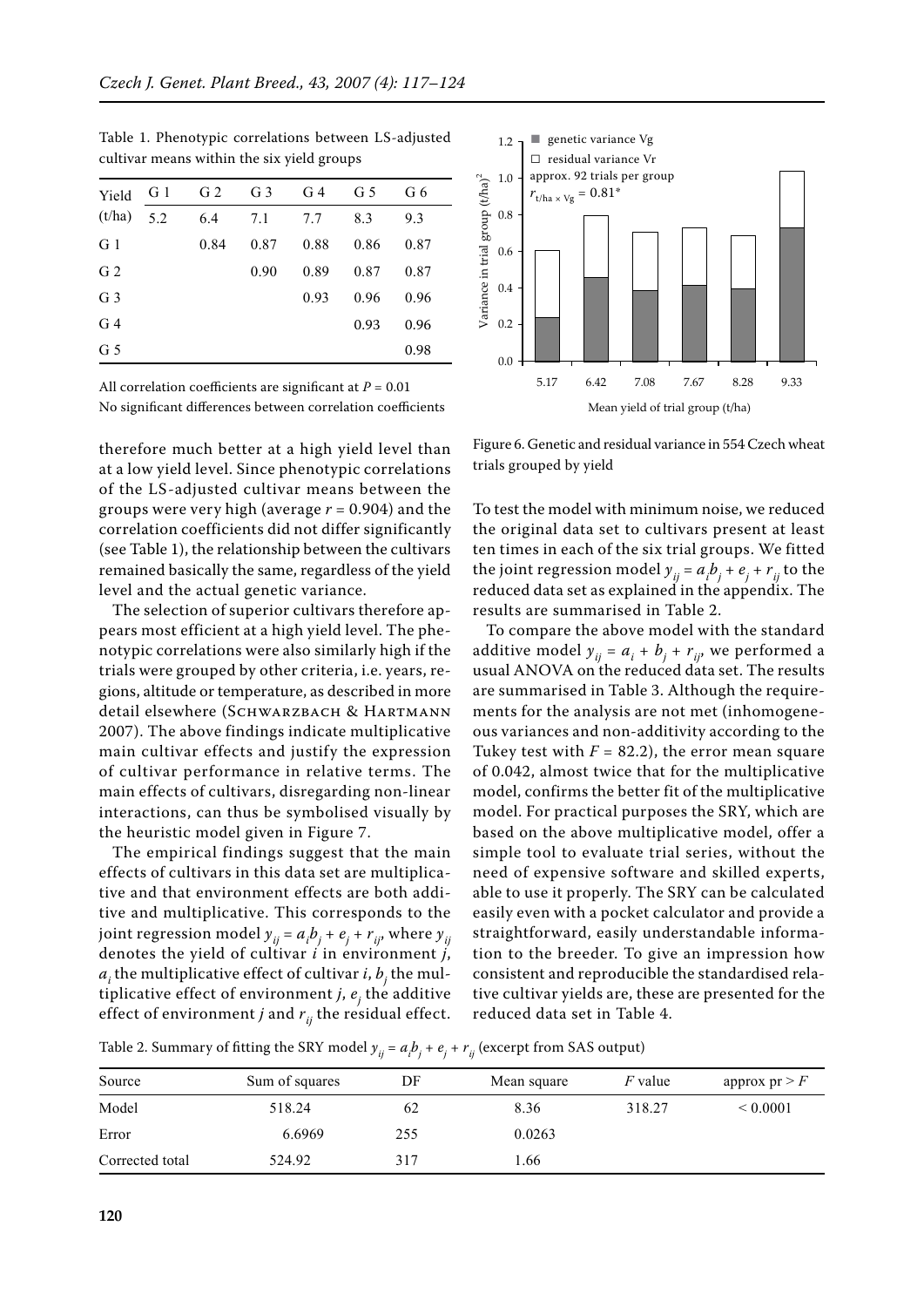

Figure 7. Graphical heuristic model of main cultivar effects

SRY = standardised relative yields

It is tempting to interpret fluctuations of SRY of individual cultivars in the table in terms of yield stability, using for example the ratio of variance within a cultivar to the residual variance of the remaining cultivars (*F*-test). This would identify cultivars with below or above average fluctuations. However, the error of variance estimates from a small number of data is enormous (Piepho 1998b). Considerably more data per cultivar would be necessary to obtain meaningful estimates. The fluctuations within the rows in Table 4 depend also on the number of trials per group of a given cultivar, which is not constant. We therefore give just the standard deviation within cultivars. This might indicate suspect cultivars which could then be compared in a balanced comparison in a maximum number of environments, which is not, however, within the intention of this paper.

Standardisation to equal variance of cultivar means substantially reduced the residual variance relative to Vg and thus improved the statistical separation of cultivars. The improvement is mainly due to the minimisation of interactions created in additive models as artefacts by the multiplicative behaviour of cultivars. The improvements, in terms of the Vg/Vr ratio, are summarised in Table 5.

SRY are very suitable to visualise breeding progress, especially periods of stagnation or sud-

den shifts to another level of performance. In Figure 8 the breeding progress, observed in the Czech official trials, is visualised. In the graph the performance of the top three cultivars in each year is represented by their SRY, calculated from all available data.

YAU and HAMBLIN (1994) used yields relative to the environment mean to measure cultivar performance and adaptation in an orthogonal trial series with very large differences in the mean trial yield. It could be shown (Schwarzbach *et al.* 2007) that the obvious advantages of relative yields in these series were partly offset by the errors of the trial means and additive effects of environments. In unbalanced trial series the error is still higher since the trial means depend also on the tested entries. Standardisation, as described above, removed these problems. The question remains if the SRY are superior also over measuring cultivar performance according to more advanced statistical models, such as the regression model of Finlay and Wilkinson (1963), the AMMI (additive main and multiplicative interactions) model (Gollob 1968; Gauch 1988; van Eeuwijk *et al.* 2004) and its further extensions, for example by Piepho (1997,1998a). These models have in common additive main effects of cultivars and split the residual term of the linear model into one or more

Table 3. ANOVA for the additive model  $y_{ij}$  =  $a_i$  +  $b_j$  +  $r_{ij}$  (excerpt from SAS output rounded to 2 digits)

| Source          | Sum of squares | DF  | Mean square | $F$ value |  |
|-----------------|----------------|-----|-------------|-----------|--|
|                 |                |     |             |           |  |
| Cultivar        | 114.29         | 52  | 2.20        | 52.34     |  |
| Environment     | 399.71         |     | 79.94       | 1903.77   |  |
| Error           | 10.92          | 260 | 0.0419      |           |  |
| Corrected total | 524.92         | 317 | 1.66        |           |  |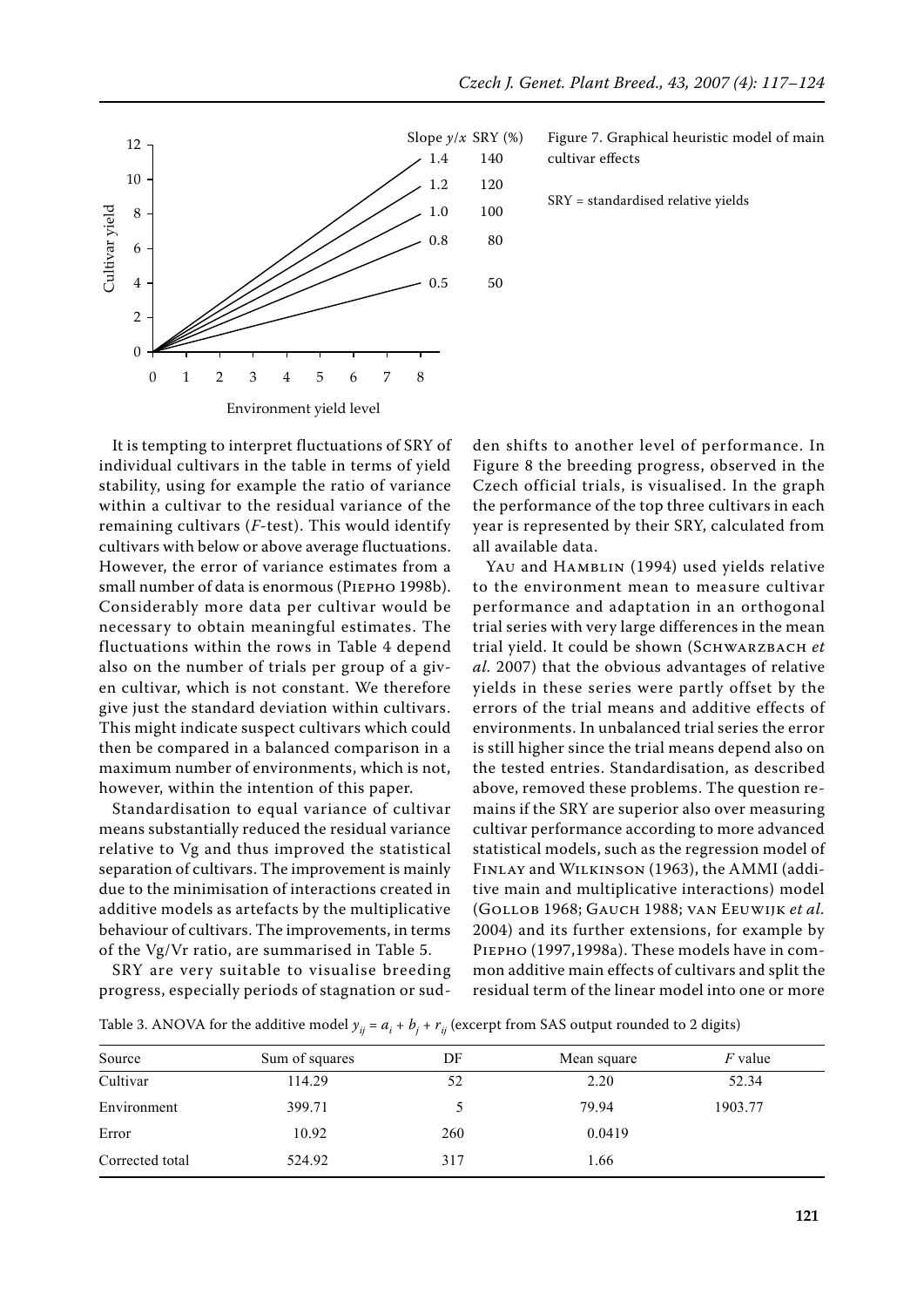| Group mean (t/ha) | 5.17  | 6.42  | 7.08  | 7.67  | 8.28  | 9.33  | $\boldsymbol{S}$ | Mean   |
|-------------------|-------|-------|-------|-------|-------|-------|------------------|--------|
| Apache            | 108.1 | 116.1 | 115.2 | 112.5 | 114.9 | 111.3 | 2.02             | 114.36 |
| Corsaire          | 108.1 | 117.6 | 113.7 | 110.5 | 112.9 | 111.6 | 2.59             | 113.62 |
| Vlasta            | 106.9 | 111.1 | 112.9 | 115.3 | 112.6 | 111.8 | 1.43             | 112.83 |
| Complet           | 105.8 | 112.0 | 111.0 | 114.1 | 114.9 | 112.1 | 1.56             | 112.58 |
| Rialto            | 106.4 | 111.8 | 115.8 | 113.0 | 113.2 | 111.6 | 2.41             | 112.29 |
| Semper            | 98.5  | 113.4 | 110.5 | 112.8 | 110.0 | 112.6 | 1.45             | 111.62 |
| Ludwig            | 101.7 | 112.4 | 113.1 | 112.2 | 108.4 | 108.0 | 2.28             | 111.09 |
| Drifter           | 102.1 | 108.2 | 108.5 | 114.2 | 112.4 | 113.4 | 3.37             | 110.42 |
| Estica            | 101.9 | 109.2 | 109.8 | 106.5 | 110.0 | 109.5 | 1.86             | 109.55 |
| Sarka             | 96.5  | 110.1 | 107.9 | 108.6 | 107.0 | 105.4 | 2.28             | 108.47 |
| Alana             | 102.5 | 108.8 | 102.5 | 106.7 | 103.6 | 106.2 | 3.05             | 106.41 |
| Versailles        | 102.5 | 105.4 | 104.8 | 103.9 | 109.8 | 106.0 | 2.08             | 106.11 |
| Siria             | 104.9 | 105.7 | 104.3 | 104.0 | 106.2 | 105.7 | 1.45             | 105.67 |
| Nela              | 99.8  | 107.8 | 104.6 | 105.3 | 104.2 | 104.9 | 1.41             | 105.64 |
| Trane             | 101.0 | 106.7 | 106.4 | 104.8 | 101.6 | 103.8 | 1.92             | 104.86 |
| Samara            | 93.9  | 104.6 | 98.0  | 105.3 | 103.5 | 103.8 | 2.92             | 103.60 |
| Astella           | 97.2  | 100.4 | 109.3 | 102.2 | 102.9 | 105.8 | 3.87             | 103.18 |
| Ina               | 97.0  | 103.8 | 102.1 | 105.3 | 100.3 | 104.8 | 1.96             | 103.02 |
| Torysa            | 98.9  | 104.3 | 103.6 | 104.0 | 103.3 | 100.3 | 1.52             | 102.94 |
| Ebi               | 98.5  | 106.3 | 99.5  | 104.8 | 100.9 | 103.0 | 2.51             | 102.73 |
| Sida              | 97.0  | 101.4 | 105.4 | 103.9 | 104.2 | 103.6 | 3.22             | 102.49 |
| Alka              | 98.4  | 101.2 | 103.0 | 101.9 | 100.9 | 101.0 | 0.85             | 101.74 |
| Samanta           | 92.6  | 100.4 | 101.6 | 101.8 | 101.2 | 101.5 | 0.69             | 101.49 |
| Rexia             | 106.0 | 96.8  | 103.1 | 96.2  | 101.9 | 101.4 | 3.50             | 100.72 |
| Asta              | 96.9  | 104.6 | 97.0  | 95.1  | 101.2 | 103.4 | 3.65             | 100.18 |
| Sulamit           | 93.9  | 101.8 | 97.4  | 102.5 | 98.7  | 99.5  | 1.95             | 100.18 |
| Blava             | 94.4  | 97.1  | 101.6 | 101.5 | 102.8 | 101.1 | 3.43             | 99.67  |
| Ilona             | 96.5  | 97.1  | 100.3 | 99.2  | 100.3 | 101.7 | 1.83             | 99.32  |
| Simona            | 100.6 | 98.8  | 99.2  | 99.4  | 99.5  | 99.6  | 0.96             | 98.92  |
| Saskia            | 86.6  | 99.4  | 98.0  | 100.2 | 97.9  | 98.4  | 0.88             | 98.79  |
| <b>Bruta</b>      | 93.9  | 98.5  | 97.7  | 99.6  | 97.9  | 98.9  | 0.70             | 98.53  |
| Sparta            | 95.7  | 96.0  | 98.9  | 98.8  | 100.0 | 100.0 | 1.61             | 98.47  |
| Boka              | 88.8  | 96.7  | 100.0 | 97.1  | 98.0  | 100.7 | 1.59             | 98.47  |
| Iris              | 92.2  | 95.8  | 98.9  | 98.0  | 101.6 | 100.2 | 3.25             | 97.85  |
| Zdar              | 92.2  | 97.9  | 98.0  | 95.3  | 94.8  | 95.1  | 4.24             | 97.85  |
| Sofia             | 90.9  | 94.2  | 100.0 | 96.3  | 99.0  | 97.1  | 2.06             | 97.23  |
| Selekta           | 89.4  | 96.4  | 97.0  | 96.1  | 98.9  | 97.2  | 1.64             | 96.56  |
| Vega              | 90.3  | 94.8  | 94.4  | 98.7  | 97.0  | 98.3  | 1.98             | 96.28  |
| <b>Brea</b>       | 89.6  | 94.8  | 97.0  | 96.8  | 94.4  | 98.0  | 1.38             | 96.25  |
| Regina            | 89.4  | 96.4  | 94.7  | 94.7  | 92.1  | 92.6  | 3.08             | 95.19  |
| Mona              | 82.5  | 95.8  | 97.9  | 95.9  | 96.3  | 96.6  | 4.11             | 94.85  |
| Viginta           | 82.9  | 93.4  | 93.4  | 94.2  | 95.6  | 94.2  | $0.80\,$         | 94.11  |
| Hana              | 95.7  | 93.4  | 94.9  | 92.1  | 92.7  | 93.8  | 1.36             | 93.77  |
| Vala              | 88.8  | 92.1  | 92.5  | 91.9  | 94.3  | 92.8  | 1.79             | 92.06  |
| Slavia            | 92.2  | 91.6  | 92.3  | 92.7  | 92.0  | 91.2  | 0.54             | 92.00  |
| Vlada             | 92.2  | 89.6  | 91.3  | 90.0  | 94.7  | 94.1  | 2.12             | 91.97  |
| Odra              | 90.9  | 91.2  | 92.0  | 90.9  | 91.4  | 91.2  | 0.42             | 91.27  |
| Mara              | 89.4  | 89.5  | 88.0  | 90.0  | 90.4  | 90.9  | 1.02             | 89.68  |
| Roxana            | 90.3  | 87.2  | 87.8  | 89.2  | 90.2  | 88.5  | 1.26             | 88.88  |
| Hela              | 89.6  | 88.5  | 88.7  | 88.4  | 87.8  | 88.7  | 0.59             | 88.61  |
| Kosutka           | 89.4  | 86.7  | 89.5  | 88.2  | 87.6  | 88.6  | 1.05             | 88.35  |
| Iljicovka         | 82.5  | 84.6  | 79.4  | 81.1  | 78.3  | 77.9  | 2.62             | 80.63  |
| Mironovskaja      | 82.9  | 80.8  | 75.6  | 76.3  | 73.9  | 70.4  | 4.56             | 76.65  |

Table 4. Standardised relative cultivar yields in groups of trials sorted by yield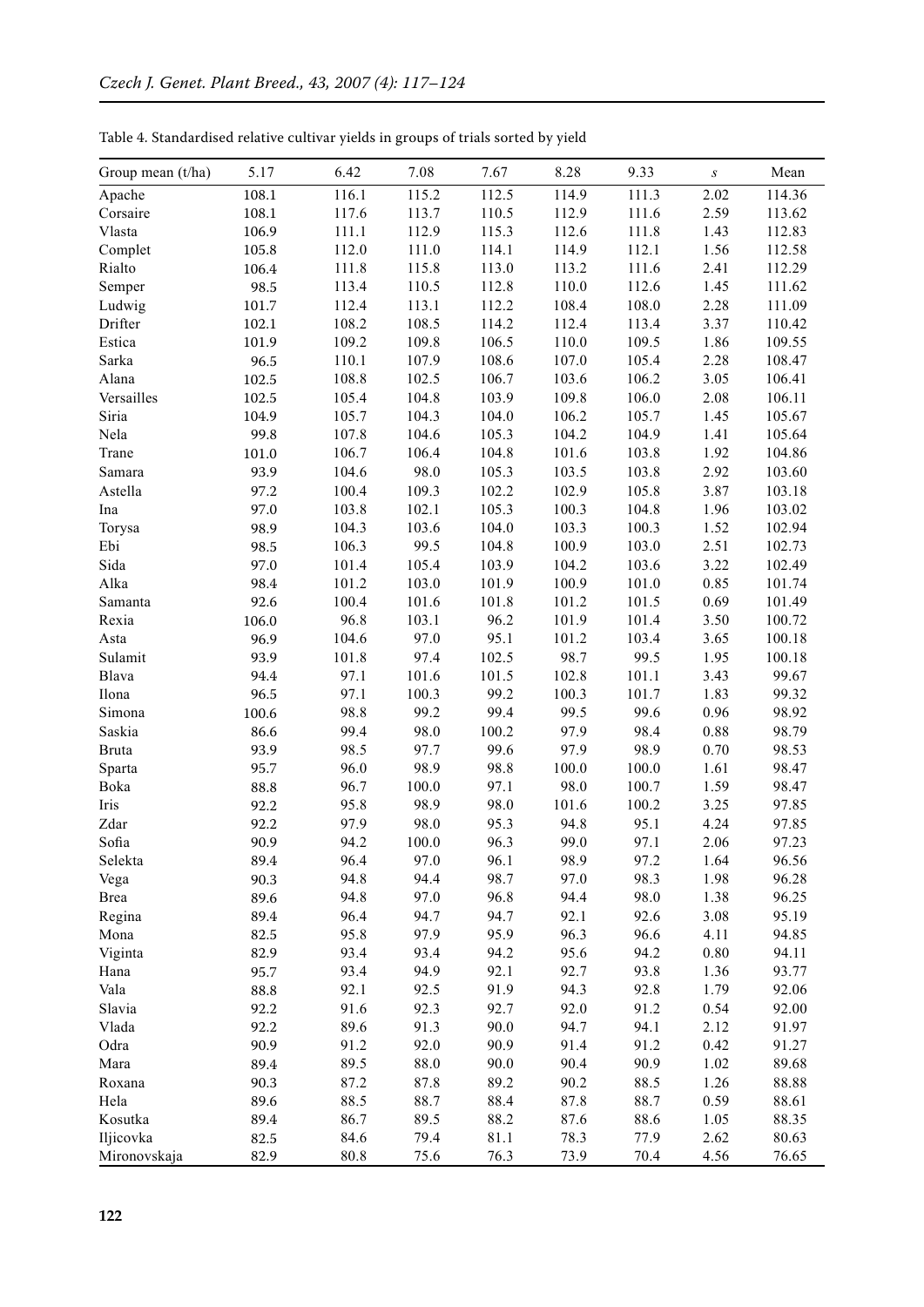

Solid line: Standardised relative yields of the highest yielding cultivar, indicated above the line

Below the line: Names of the second and third highest yielder in the given year

Figure 8. Winter wheat breeding progress 1976–2005 in official trials in the Czech republic

multiplicative parameters, obtained by regression or factor analysis, and an error term. The tested entries are then characterised apart from their main effect, which is supposed to be additive, also by one or more additional parameters with not well understood biological meaning. If the main effects of cultivars are really multiplicative, then SRY should be better than all the models with additive main cultivar effects. So far, however, a comparison of SRY with evaluations based on advanced statistical models like AMMI still remains to be investigated with real data.

#### **Appendix: mathematical considerations**

We fitted the joint regression model  $y_{ij} = a_i b_j + e_j + r_{ij}$  to the original data by nonlinear least squares subject to the usual identifiability constraints  $\Sigma a_i = \Sigma (b_j - 1) = 0$  (Ng & Grunwald

1997). The expected value under this model is given by  $\mu_{ij} = a_i b_j + e_j$ . This model is equivalent to the Finlay-Wilkinson regression (FINLAY & Wilkinson 1963) with the roles of genotypes and environments reversed (DIGBY 1979).

The standardization to SRY is consistent with the multiplicative model used in this paper as will be now shown. Observing the constraints, this is found to have environment means equal to  $\overline{\mu}_{\bullet j} = e_j$  and environment variances equal to  $b_j^2$  var  $(a_j)$ . Also, the genotype means over environments have means  $\overline{e}_\bullet$  and variance var  $(a_j)$ . It emerges that, provided that errors  $r_{ij}$  are negligible, subtracting the environment mean from the raw data and standardizing to constant variance yields a model with expected value approximately equal to  $a_i$ . It remains to be investigated how this model fitting compares with the SRY when the errors are large. If the  $b_{j'}^{\phantom{\dag}}$  obtained from model fitting, are used

| Kind of primary data. LS-adjusted cultivar means                  | No. of trial groups | Additive model    | <b>SRY</b>        |
|-------------------------------------------------------------------|---------------------|-------------------|-------------------|
| from single trials within years                                   | no                  | 0.67 <sup>1</sup> | 0.77 <sup>1</sup> |
| within years $1976 - 2005$                                        | 30                  | 5.59              | 6.46              |
| within ecological regions                                         | 5                   | 8.29              | 9.45              |
| of trials grouped by temperature                                  |                     | 8.16              | 9.05              |
| of trials grouped by yield (all 98 cultivars)                     | 6                   | 5.58              | 9.16              |
| of trials grouped by yield, only cultivars with $n > 9$ per group | 6                   | 8.42              | 12.15             |

Table 5. The Vg/Vr ratio of standardised relative yields (SRY) compared with Vg/Vr ratios from the additive model

 $1$ average per year; Vg – genetic variance; Vr – residual variance